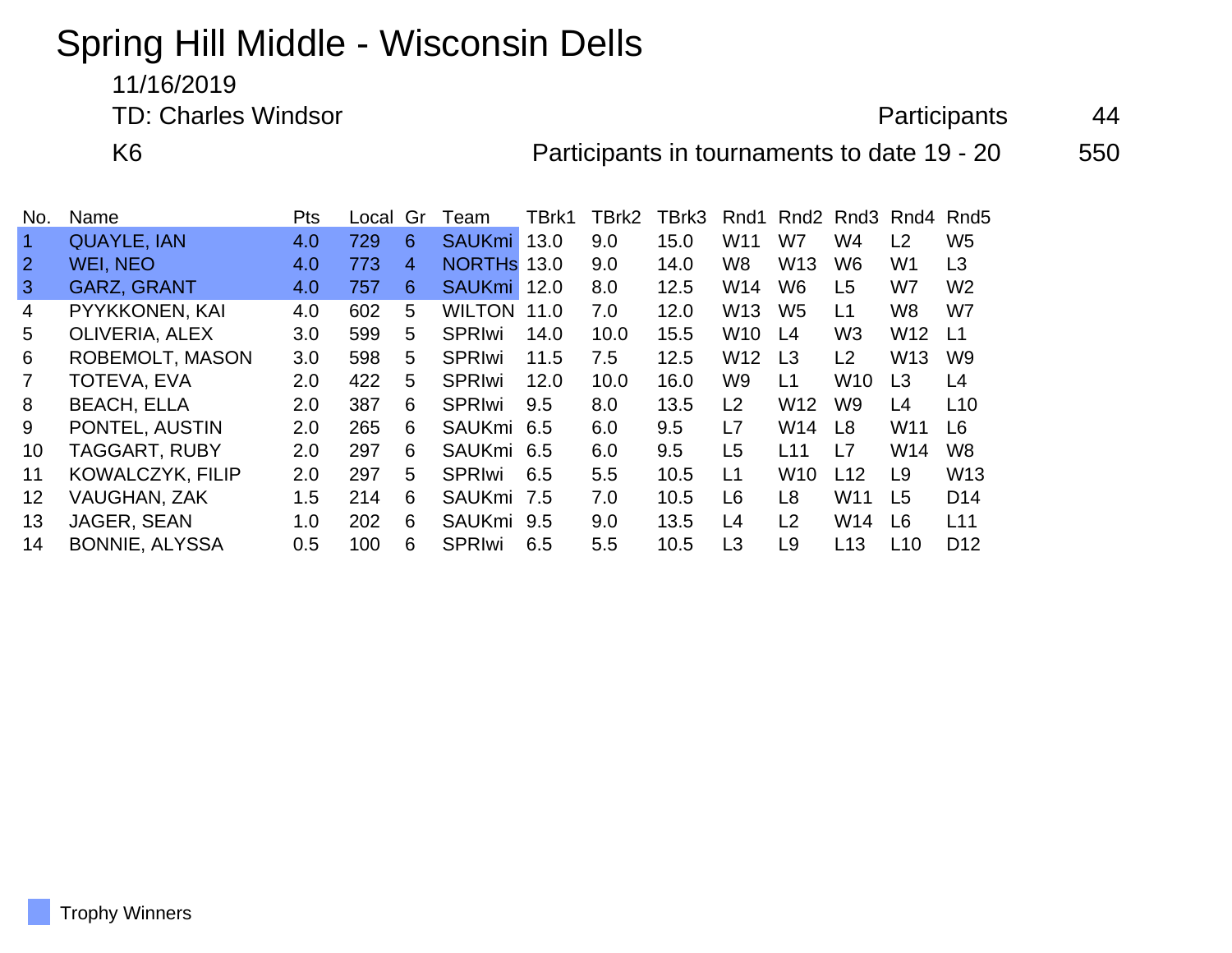## K12 Individual Standings

| No.            | Name                    | Pts | Local | Gr             | Team               | TBrk1 | TBrk2 | TBrk3 | Rnd1            | Rnd <sub>2</sub> | Rnd3            | Rnd4            | Rnd <sub>5</sub> |
|----------------|-------------------------|-----|-------|----------------|--------------------|-------|-------|-------|-----------------|------------------|-----------------|-----------------|------------------|
| $\overline{1}$ | <b>CONNER, THAYDEN</b>  | 5.0 | 1508  | 10             | <b>WILTON 13.5</b> |       | 9.5   | 15.5  | <b>W18</b>      | W11              | W <sub>9</sub>  | W <sub>2</sub>  | W <sub>5</sub>   |
| $\overline{2}$ | <b>SURESH, ARJUN</b>    | 4.0 | 1131  | 5              | NORTHm 14.0        |       | 9.0   | 16.0  | W21             | W14              | W <sub>10</sub> | L1              | W <sub>6</sub>   |
| 3              | <b>CONNER, AYAWYN</b>   | 4.0 | 1180  | 8              | <b>WILTON 11.0</b> |       | 7.5   | 12.0  | W24             | L <sub>5</sub>   | W26             | W <sub>9</sub>  | W11              |
| 4              | <b>BROWN, JOSEPHINE</b> | 4.0 | 901   | $\overline{7}$ | WILTON 10.5        |       | 7.5   | 12.5  | W16             | L <sub>9</sub>   | <b>W18</b>      | W14             | W <sub>15</sub>  |
| 5              | <b>TOTEV, NICHOLAS</b>  | 3.5 | 985   | 8              | <b>SPRIwi</b>      | 15.5  | 10.5  | 18.0  | W <sub>15</sub> | W <sub>3</sub>   | D <sub>6</sub>  | W12             | L1               |
| 6              | <b>BROWN, OSCAR</b>     | 3.5 | 992   | 8              | WILTON 13.0        |       | 9.0   | 14.0  | W19             | W <sub>26</sub>  | D <sub>5</sub>  | W7              | L2               |
| 7              | DIETMAN, JOHN           | 3.5 | 857   | 8              | <b>SAUKmi</b>      | 11.5  | 8.0   | 13.5  | D <sub>12</sub> | W20              | <b>W17</b>      | L <sub>6</sub>  | W <sub>10</sub>  |
| 8              | <b>TILLINGER, EAN</b>   | 3.5 | 612   | 8              | <b>SPRIwi</b>      | 8.0   | 5.0   | 8.5   | L10             | W28              | D <sub>14</sub> | W26             | W22              |
| 9              | <b>ENNIS, MAXWELL</b>   | 3.0 | 895   | 8              | <b>SPRIwi</b>      | 15.0  | 10.0  | 15.5  | W28             | W <sub>4</sub>   | L1              | L3              | W19              |
| 10             | ABBOTT, COLE            | 3.0 | 936   | 9              | WILTON 14.0        |       | 10.0  | 16.0  | W <sub>8</sub>  | W13              | L <sub>2</sub>  | W19             | L7               |
| 11             | <b>RUYLE, FINN</b>      | 3.0 | 933   | 8              | SAUKmi 13.0        |       | 8.0   | 14.0  | W27             | L1               | W21             | <b>W17</b>      | L3               |
| 12             | FRIOU, SEBASTIEN        | 3.0 | 733   | $\overline{7}$ | <b>SAUKmi</b>      | 11.5  | 8.0   | 13.0  | D7              | D <sub>24</sub>  | W16             | L5              | <b>W17</b>       |
| 13             | FOSTER, QUENTIN         | 3.0 | 776   | $\overline{7}$ | <b>SPRIwi</b>      | 8.5   | 5.5   | 10.0  | W22             | L10              | L <sub>19</sub> | W24             | <b>W18</b>       |
| 14             | <b>KLEIN, DANIEL</b>    | 2.5 | 832   | 8              | <b>SAUKmi</b>      | 9.5   | 9.5   | 14.0  | W30             | L2               | D <sub>8</sub>  | L4              | W20              |
| 15             | RAUSCH, JACK            | 2.5 | 451   | 8              | <b>SAUKmi</b>      | 8.0   | 8.0   | 12.5  | L5              | D <sub>25</sub>  | W30             | W20             | L4               |
| 16             | <b>TOBERMAN, TEDDY</b>  | 2.5 | 376   | $\overline{7}$ | <b>SAUKmi</b>      | 5.0   | 5.0   | 9.5   | L4              | D <sub>30</sub>  | L12             | W27             | W29              |
| 17             | PYYKKONEN, MIKKO        | 2.0 | 614   | 10             | WILTON 10.5        |       | 8.5   | 14.0  | W25             | W23              | L7              | L11             | L12              |
| 18             | <b>ENDRES, CHARLIE</b>  | 2.0 | 588   | $\overline{7}$ | SAUKmi 10.0        |       | 9.0   | 15.0  | L1              | W27              | L4              | W21             | L13              |
| 19             | HORNE, DOMINICK         | 2.0 | 569   | 8              | <b>SAUKmi</b>      | 10.0  | 9.0   | 13.5  | L <sub>6</sub>  | W29              | W13             | L10             | L <sub>9</sub>   |
| 20             | <b>CURTIS, SAWYER</b>   | 2.0 | 531   | $\overline{7}$ | <b>WILTON 8.5</b>  |       | 7.0   | 12.0  | W23             | L7               | W24             | L15             | L14              |
| 21             | <b>KOENING, MADDIE</b>  | 2.0 | 555   | 9              | <b>SPRIwi</b>      | 7.5   | 6.5   | 11.5  | L2              | W22              | L11             | L <sub>18</sub> | W26              |
| 22             | PLAGGEMEYER, ALIVEA     | 2.0 | 351   | 8              | <b>SAUKmi</b>      | 6.0   | 6.0   | 9.5   | L13             | L21              | W29             | $-B-$           | L <sub>8</sub>   |
| 23             | QUAYLE, DYLAN           | 2.0 | 462   | 8              | <b>SAUKmi</b>      | 5.5   | 5.0   | 8.0   | L20             | L17              | L25             | W30             | W27              |
| 24             | <b>MEYER, CARMYNN</b>   | 1.5 | 532   | $\overline{7}$ | <b>SAUKmi</b>      | 8.5   | 8.0   | 12.5  | L3              | D <sub>12</sub>  | L20             | L13             | W30              |
| 25             | ROSHOLT, HAAKON         | 1.5 | 500   | 8              | <b>SPRIwi</b>      | 4.0   | 4.0   | 6.5   | L17             | D <sub>15</sub>  | W23             | -U-             | -U-              |
| 26             | <b>KRUCHTEN, CHASE</b>  | 1.0 | 597   | 8              | <b>SAUKmi</b>      | 10.0  | 9.0   | 14.0  | W29             | L <sub>6</sub>   | L3              | L <sub>8</sub>  | L21              |
| 27             | <b>SHOWALTER, NOAH</b>  | 1.0 | 235   | $\overline{7}$ | <b>SPRIwi</b>      | 7.0   | 6.5   | 10.0  | L11             | L18              | W28             | L16             | L23              |
| 28             | <b>RAMIEREZ, ERICK</b>  | 1.0 | 100   | 8              | <b>SAUKmi</b>      | 5.0   | 5.0   | 8.5   | L <sub>9</sub>  | L <sub>8</sub>   | L27             | L29             | -B-              |
| 29             | <b>WALFORD, OLIVIA</b>  | 1.0 | 138   | 6              | <b>SPRIwi</b>      | 5.0   | 4.5   | 7.5   | L26             | L19              | L22             | W28             | L16              |
| 30             | SHOWALTER, DANIEL       | 0.5 | 193   | 9              | <b>SPRIwi</b>      | 8.5   | 7.0   | 11.0  | L14             | D <sub>16</sub>  | L15             | L23             | L24              |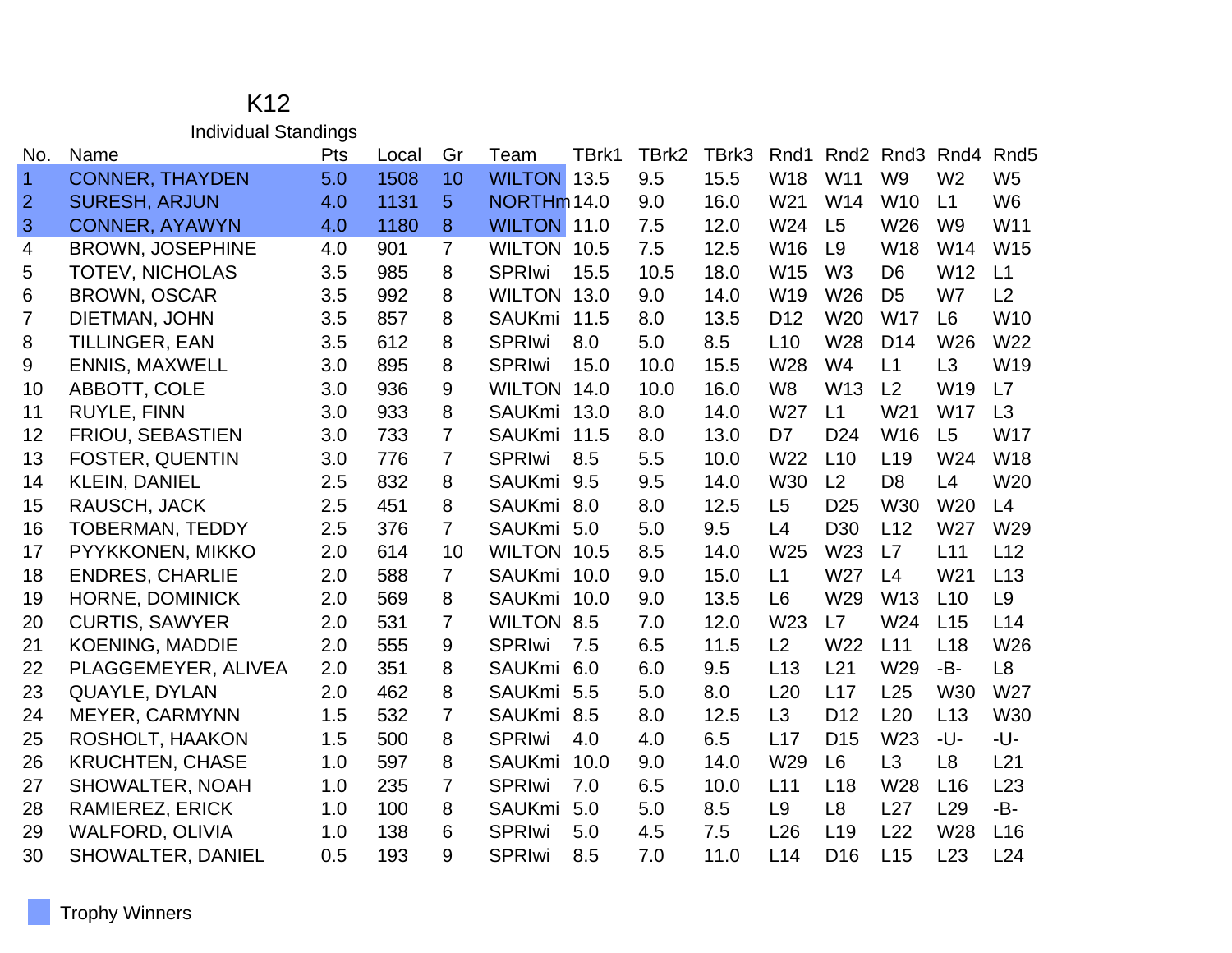|                | K <sub>6</sub>                                                                                        |       |      |      |      |      |
|----------------|-------------------------------------------------------------------------------------------------------|-------|------|------|------|------|
| Plc            | <b>Team Standings</b><br>Name (Players: Top 4 used)                                                   | Score | Med  | Solk | SBx2 | Cum  |
| $\overline{1}$ | SAUK PRAIRIE MIDDLE SCHOOL (6)                                                                        | 12.0  | 29.0 | 46.5 | 51.0 | 34.0 |
|                | QUAYLE, IAN (4.0,729)<br>GARZ, GRANT (4.0,757)<br>PONTEL, AUSTIN (2.0,265)<br>TAGGART, RUBY (2.0,297) |       |      |      |      |      |
| $\overline{2}$ | Spring HII Elementary School, (6)                                                                     | 10.0  | 35.5 | 57.5 | 39.0 | 33.0 |
|                | OLIVERIA, ALEX (3.0,599)                                                                              |       |      |      |      |      |
|                | ROBEMOLT, MASON (3.0,598)                                                                             |       |      |      |      |      |
|                | <b>TOTEVA, EVA (2.0,422)</b>                                                                          |       |      |      |      |      |
|                | <b>BEACH, ELLA (2.0,387)</b>                                                                          |       |      |      |      |      |